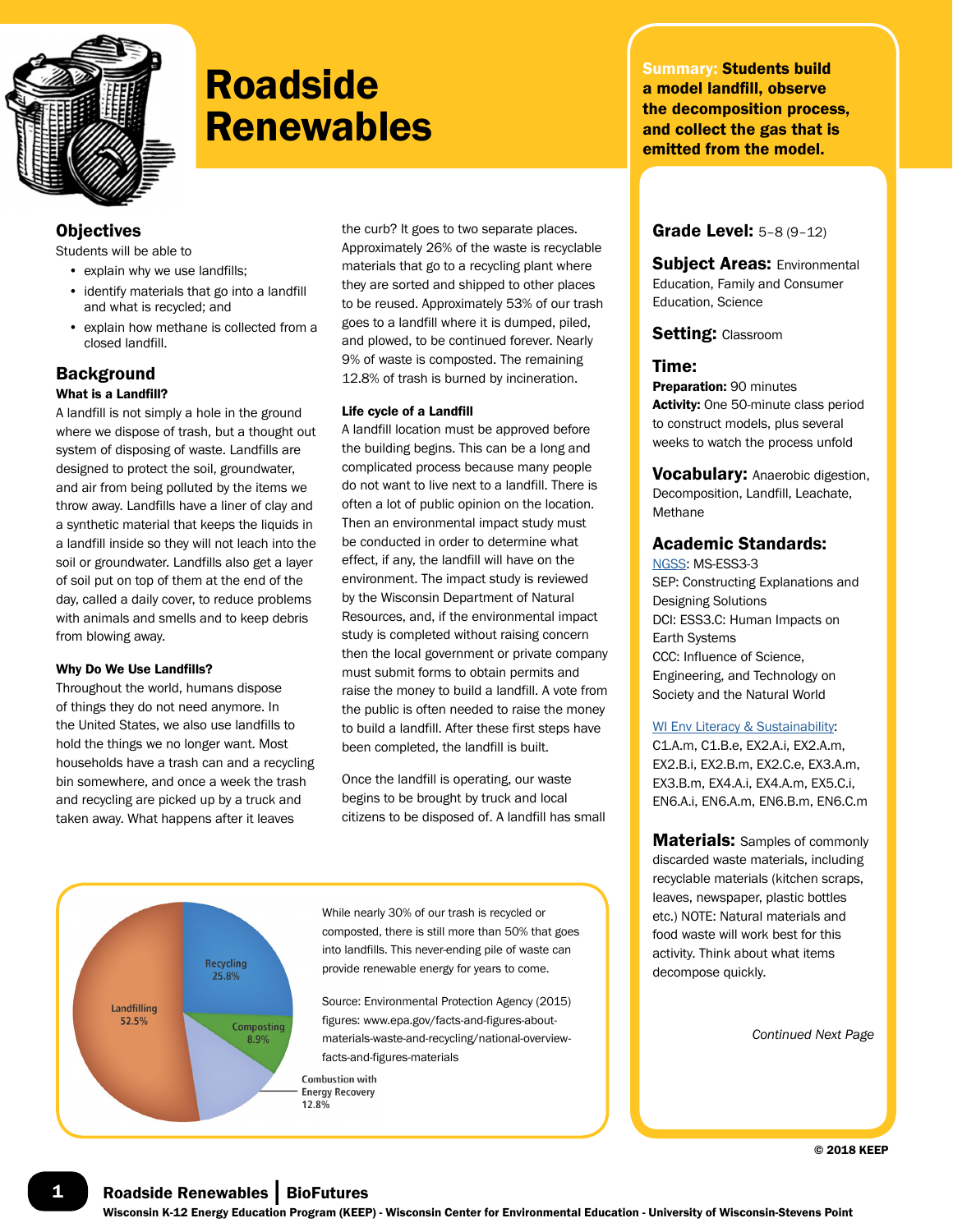#### Each group of students will need the following:

- Copies of *Pre- and Post-Activity Worksheets, How to Build a Model Landfill–Student Activity Sheet,* and *Roadside Renewables–Data Sheet*
- Glass or plastic jars with tight covers
- Drill for drilling holes in jar covers.
- One foot of plastic or glass tubing
- Ceramic clay in slip (liquid) form
- Scissors
- Rubber bands
- Plastic bag or other lightweight bag/balloon
- Clear plastic wrap

### Resources:

*How Stuff Works* [https://science.howstuffworks.com/](https://science.howstuffworks.com/environmental/green-science/landfill.htm) [environmental/green-science/landfill.](https://science.howstuffworks.com/environmental/green-science/landfill.htm) [htm](https://science.howstuffworks.com/environmental/green-science/landfill.htm)

## Related KEEP Activities:

"Community Design–It's a Gas"– *BioFutures.* "Biomass Gazette"– *BioFutures.*

## Credits:

Adapted with permission from *The Infinite Power of Texas*. "Follow Up Activity 'A' - Making Landfill Gas" p. 13 in Clean Energy from Texas Landfills Activity Guide. Austin, Texas. Used with permission. All rights reserved.

areas called cells where dumping takes place in during the day. This is done so it is easier to manage and easier to cover the smaller area with dirt at the end of the day (daily cover). Once a cell is closed, it is covered with a six-inch layer of soil and another section is used the next day. Once a cell is closed and permanently capped the methane generated from decomposition can be collected (see section on Energy from Landfills).

Once the landfill is closed and capped, it must be monitored. The landfill is monitored to look for leaks in the liner and several groundwater wells are also tested regularly in order to determine if any liquid/leachate from the landfill has leached into the groundwater.

#### Energy from Landfills

The material in a landfill decomposes because there are anaerobic bacteria that thrive in the oxygen-free (anaerobic) environment. As decomposition takes place, gases are given off. This process is called anaerobic digestion. Methane, carbon dioxide, and other landfill gases are pulled out of the landfill through well and vacuum systems that are piped into the landfill. 50–60% of the gas given off by a landfill is methane. Methane is a gas that can be used to generate electricity and can be used like natural gas for heating spaces, heating water, and cooking. Natural gas is a non-renewable fuel that is usually burned to produce heat

and to generate electricity. Methane is a very harmful greenhouse gas and must therefore be burned, or flared, as it is released from the landfill.

While the United States has reduced the waste going into our landfills by recycling, there will always be landfills. Because landfills will remain the main place to dispose of our waste, this source of energy is considered renewable. Not only are we generating energy from the methane, but we are reducing the amount of climate changing gases that are released into the atmosphere. This reduces smog, pollution, and global climate change and generates energy.



*This graphic shows a simple cross section of a landfill and how energy can be harnessed from it.*

Source: Primary Power International. Ithica, Mich.











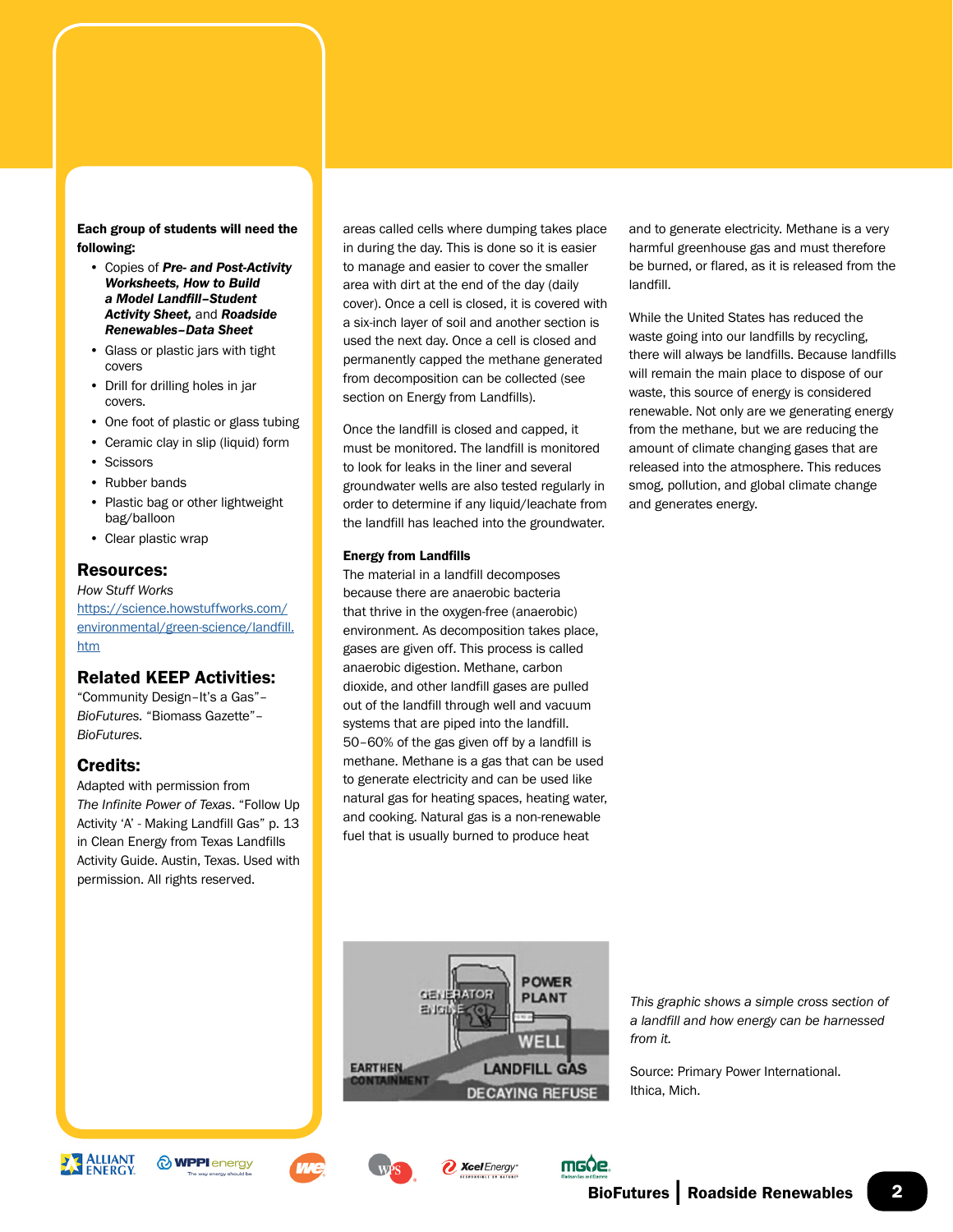## Procedure

#### **Orientation**

Ask students what happens to their trash after it is taken to the curb. They should reply that it is picked up by the garbage truck and then it is taken to the landfill. Make sure students know the difference between what happens to their recycling and their garbage.

Show students the collection of sample waste materials. Hold up each of the materials and ask students where each item should go (landfill or recycling). Separate them into two piles and have the landfill materials ready for the activity. NOTE: You can identify biomass materials as any organic matter, such as any plant material.

Ask students to share what they know about landfills and how they operate. Correct or supplement their answers with information found in the Background and other sources. Make sure students understand the following key points:

- Nearly 53% of our trash goes to a landfill
- It takes many years for the trash to decompose and the landfill will eventually be full and a new landfill will need to be built.
- Landfills need to be covered and monitored to protect the environment.
- The trash in the landfill decomposes even when the landfill is covered.
- The process of decomposition gives off gases that are harmful to the environment. Because the gas is considered a source of pollution, it must be burnt or collected. The gas being collected is composed of carbon dioxide, methane, and many other gases.
- One thing that can be done with the gas is to burn it to create electricity and/or heat.

#### **Steps**

- 1. Divide the class into groups of four and explain that each group will be building a model landfill.
- 2. Provide each group with a copy of the *How to Build a Model Landfill* handout. Review the steps and, after students understand the activity, provide each group with a bag of landfill materials (the bulk of the materials should be organic matter such as food waste and yard waste). Hand out or have one student from each group collect the other materials needed for the activity.
- 3. After students have completed building their model, tell them that their landfill has been closed by the city and that it is time to seal it up. Explain that when the material in the landfill breaks down, it generates gases and those gases need to be vented out of the landfill.
- 4. After students have completed sealing their landfill, ask why the landfill needs to be sealed tightly. NOTE: If students are not able to seal their landfills with the rubber bands, they might use extra clay. The landfill needs to be sealed so the gas will not escape.
- 5. Hand out the *Pre-Activity Worksheet.* Students should complete the form as a group.
- 6. If possible, place the models outside in the sun, in a sunny interior window, or another warm place. Hand out copies of *Roadside Renewables–Data Sheet* and have students monitor their landfills and complete the questions at the end. This activity may take an extended amount of time to produce enough gas to be viewed by the students. The more easily broken down the materials are and the more tightly the jar is sealed, the better off you will be.
- 7. Ask students what they think cities and municipalities do with the collected gas. Explain that in closed landfills which do not collect the methane for energy, the methane must be burned off. You can sometimes see this as you drive by a landfill at night. Inform them that because the city has decided to use the gas from the landfill for energy, they must burn the methane so it is not released into the atmosphere (see Background). Methane is burned and used much like natural gas. Caution: Students should release the gas from their landfills outdoors in a well ventilated area; it is too risky to try to burn the gas their landfills might generate.

#### **Closure**

Review the discussion in the **Orientation** about which materials are recycled and which items are not. Hold up a few items and ask students where they should go. Have students review the purpose of a landfill and how it works for communities. See if they list landfills as a potential energy source within their descriptions.

Have students complete the Post-Activity Worksheet and discuss the results.

Ask students why landfills need to be closed when they are full. Ask them to explain what happens inside the landfill. Why does the gas need to be collected and flared off? What is another option besides flaring or burning off?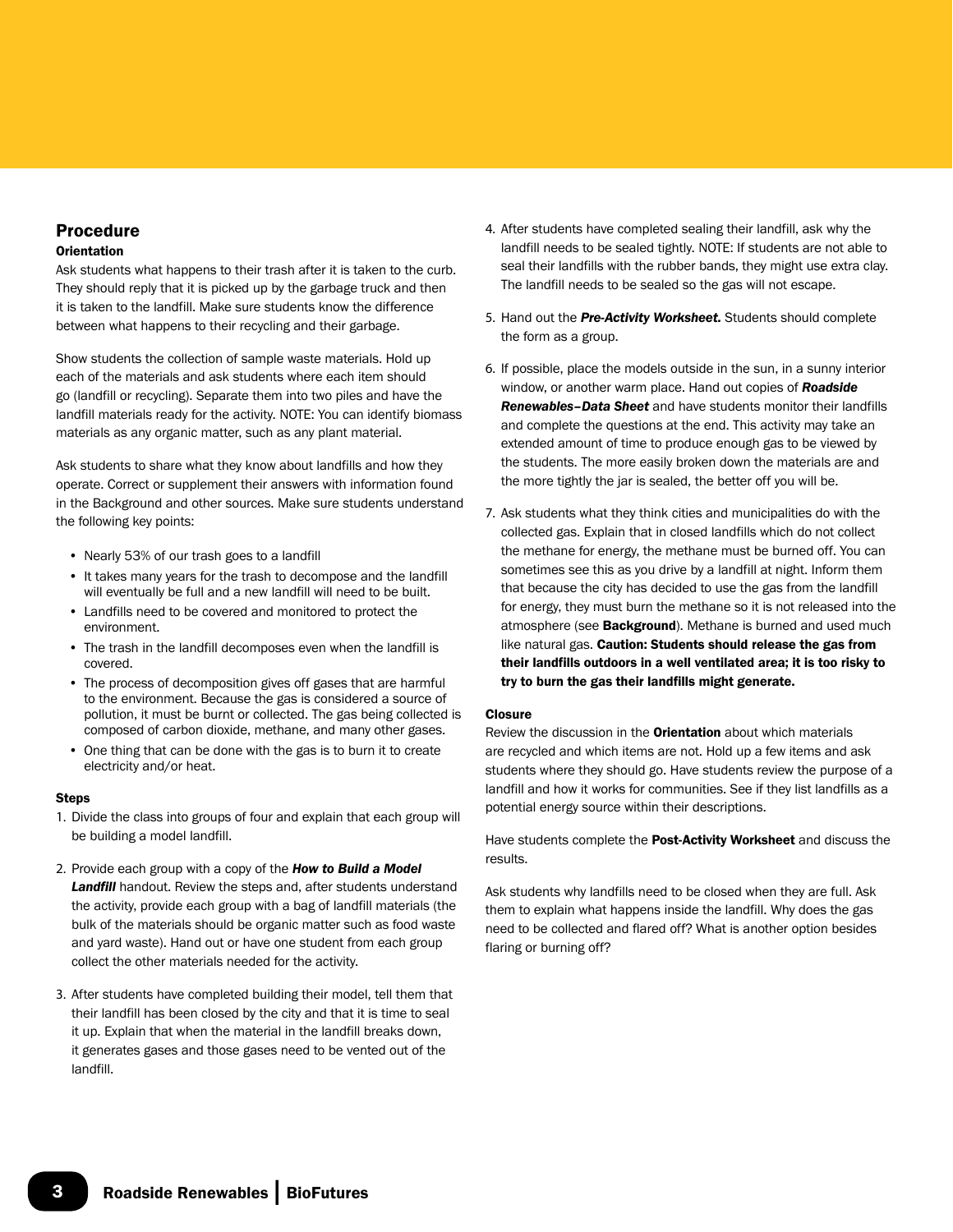## **Assessment**

#### Formative

- Can students describe the purpose of a landfill and how it works for the community?
- Have students list materials that should go into a landfill and what should be recycled.
- Ask students to explain how landfills can be an energy source for the community.
- Can they identify the gas that is collected from landfills?
- How thoroughly did students complete their *Roadside Renewables–Data Sheet*?

#### Summative

Have students conduct additional research on landfills as an energy source, listing pros and cons of this resource. Do they think capturing and using gas from landfills is a good option? Why or why not?

## Extension

Have students work in groups to find out if there are any landfills in Wisconsin that use anaerobic digestion to generate energy. Put a state map on the board and have students mark them as they locate them. Have one student call the local landfill to find out the history of the landfill. How long will it last? Where was the last landfill and what is it being used for now? Are there any closed landfills nearby? What are those used for?

Take students on a field trip to a landfill so students can see how much waste is generated.

NOTE: This activity uses materials that can also be composted or put into a yard waste facility. These materials were used in the activity because they decompose much faster than the other materials we put into a landfill. Consider building a compost bin with your students to discuss this process as well.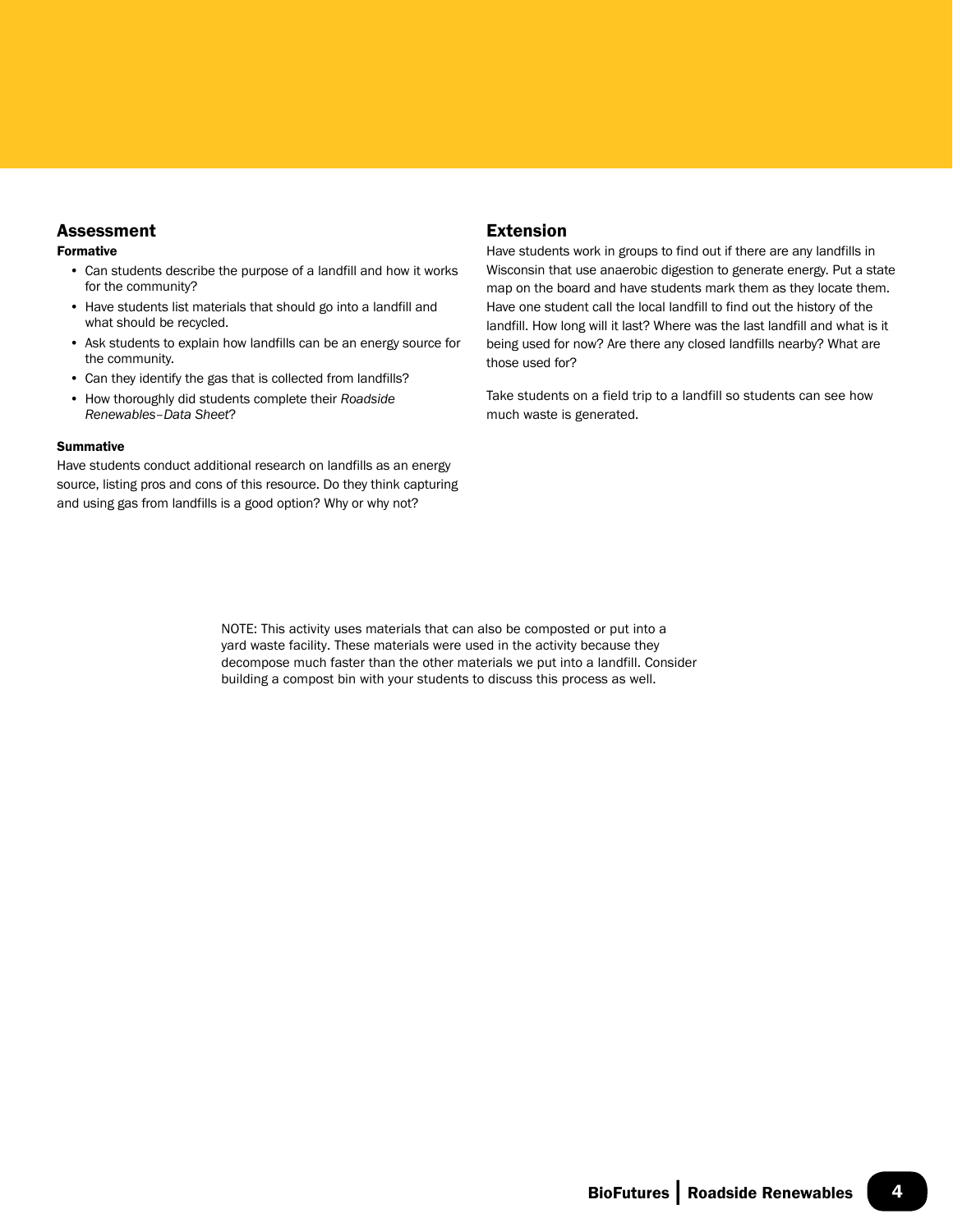

# How to build a model landfill

- 1. Drill a hole in the lid of your container the size of the plastic tubing.
- 2. Fill your landfill with materials from the landfill pile. Write down the materials you put in your landfill on the *Roadside Renewables–Data Sheet.*
- 3. Add a couple drops of water.
- 4. Insert the plastic tubing into the landfill pile and then cover the top of the waste with a layer of clay.
- 5. Push the other end of the plastic tube through the lid of the container and carefully seal the container with clay.
- 6. Put a light-weight plastic bag (or balloon) on the end of the tubing and seal it tightly with a rubber band.
- 7. Make sure that the landfill is sealed against any leaks and pay special attention to the area surrounding the plastic tube.



## Seal around tubing with clay.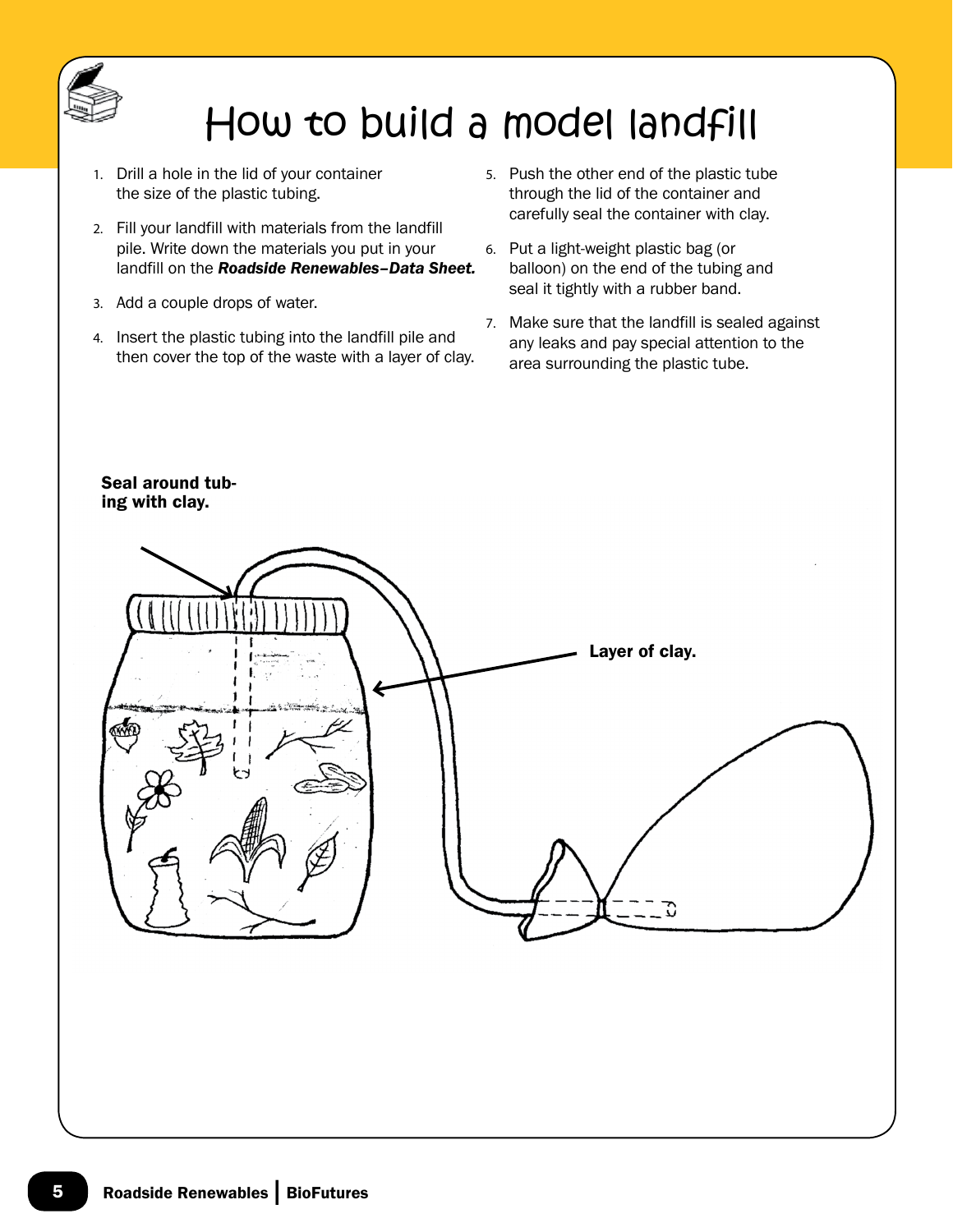

## Roadside Renewables Pre-activity Worksheet

- 1. What did you put in your landfill?
- 2. How long do you think it will take the plastic bag to fill with gas?
- 3. Fill out the data sheet.

# Post-activity Worksheet

1. How many days did it take for your landfill to produce gas?

- 2. Did your landfill produce gas before other students', at the same time as others', or not at all? Why?
- 3. What would you do differently next time you build a landfill in order to produce gas more quickly?